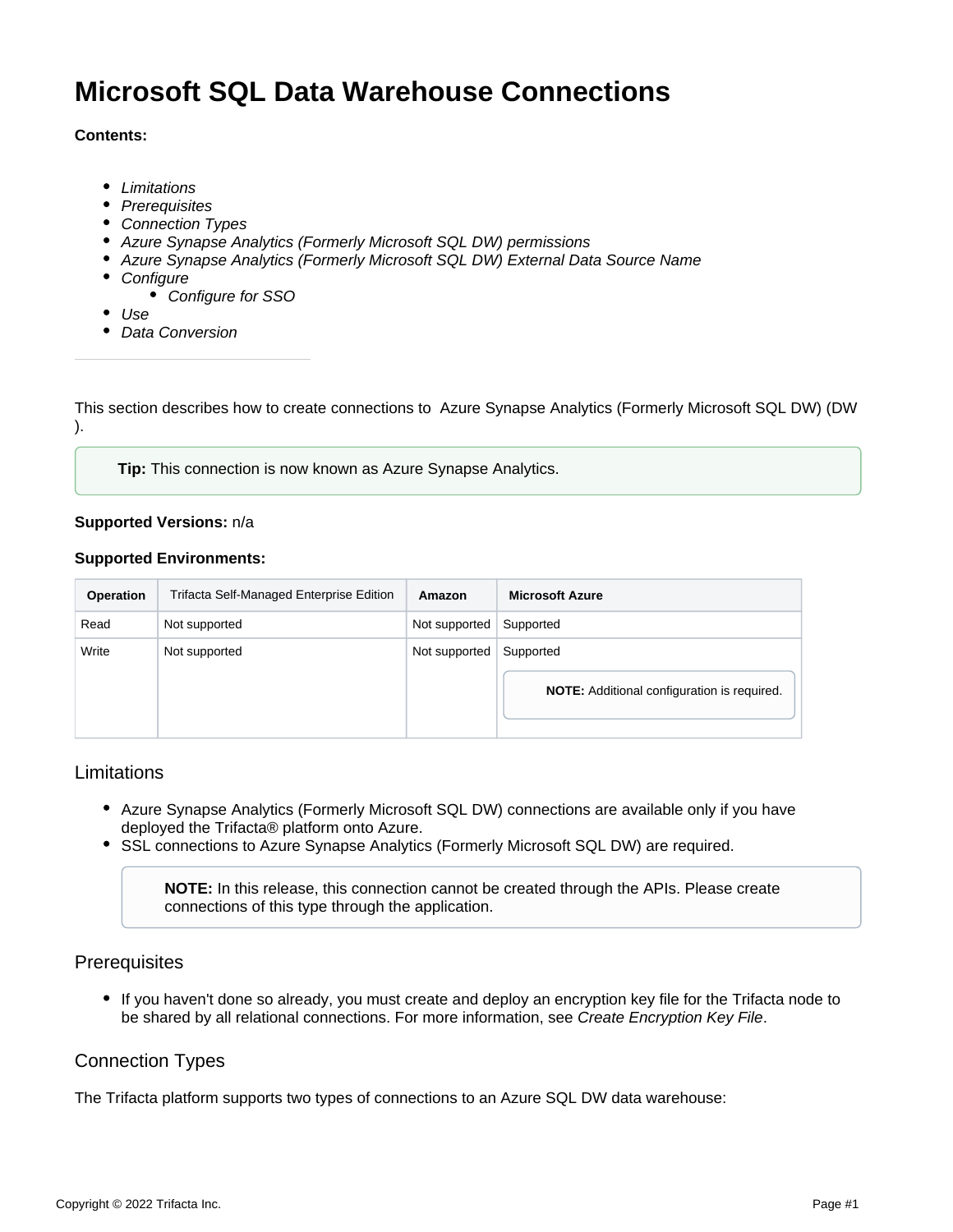| <b>Connection</b><br><b>Type</b> | <b>Description</b>                                                                                                                                                                                                                                                         | <b>Notes</b>                                                                                                                                                                                                                                     |  |
|----------------------------------|----------------------------------------------------------------------------------------------------------------------------------------------------------------------------------------------------------------------------------------------------------------------------|--------------------------------------------------------------------------------------------------------------------------------------------------------------------------------------------------------------------------------------------------|--|
| <b>SQL DW</b><br>Read-Only       | Read-only access to the Azure Synapse Analytics (Formerly<br>Microsoft SQL DW). This connection is available on the Import<br>Data page only.<br>To create, see Import Data Page.                                                                                          | This connection requires fewer permissions on the<br>data warehouse and its databases but is less<br>performant.                                                                                                                                 |  |
| SQL DW<br>Read-Write             | Read-write access to the Azure Synapse Analytics (Formerly<br>Microsoft SQL DW). This connection is available for reading, direct<br>publishing, and ad-hoc publishing.<br><b>NOTE:</b> Under Azure SSO, write operations are not<br>supported through SQL DW connections. | This connection requires more permissions. You<br>must also specify an External Datasource Name.<br>See below.<br><b>Tip:</b> Spark-based jobs that read or write<br>through your SQL DW connection<br>leverage PolyBase for faster performance. |  |
|                                  | To create, see Connections Page.                                                                                                                                                                                                                                           |                                                                                                                                                                                                                                                  |  |

## <span id="page-1-0"></span>Azure Synapse Analytics (Formerly Microsoft SQL DW) permissions

- **Read-Only connection:** The authenticating DB user must have read permissions to any Azure Synapse Analytics (Formerly Microsoft SQL DW), schemas and tables to which the user should have access.
- **Read-Write connection:** In addition to the above, the authenticating DB user must have the following permissions:

| CREATE TABLE**                 |  |  |  |  |  |
|--------------------------------|--|--|--|--|--|
| ALTER ANY SCHEMA               |  |  |  |  |  |
| ALTER ANY EXTERNAL DATA SOURCE |  |  |  |  |  |
| ALTER ANY EXTERNAL FILE FORMAT |  |  |  |  |  |

The authenticating DB user must also have read access to the external data source.

<span id="page-1-1"></span>Azure Synapse Analytics (Formerly Microsoft SQL DW) External Data Source Name

When specifying a SQL DW Read-Write connection, you can provide an External Data Source Name value as part of the connection definition. The External Data Source enables publishing and support for large-scale data ingestion.

**NOTE:** This setting is not used for Azure Synapse Analytics (Formerly Microsoft SQL DW) Read-Only connections.

If the External Data Source is not provided:

- The connection is read-only.
- The native ingestion of the Trifacta platform is used.

#### **Requirements:**

The external data source must be created by the database admin on the default database defined in the SQL DW connection. For more information, see [https://docs.microsoft.com/en-us/sql/t-sql/statements/create-external-data-source-transact-sql?view=azure](https://docs.microsoft.com/en-us/sql/t-sql/statements/create-external-data-source-transact-sql?view=azure-sqldw-latest&tabs=dedicated)sqldw-latest&tabs=dedicated

.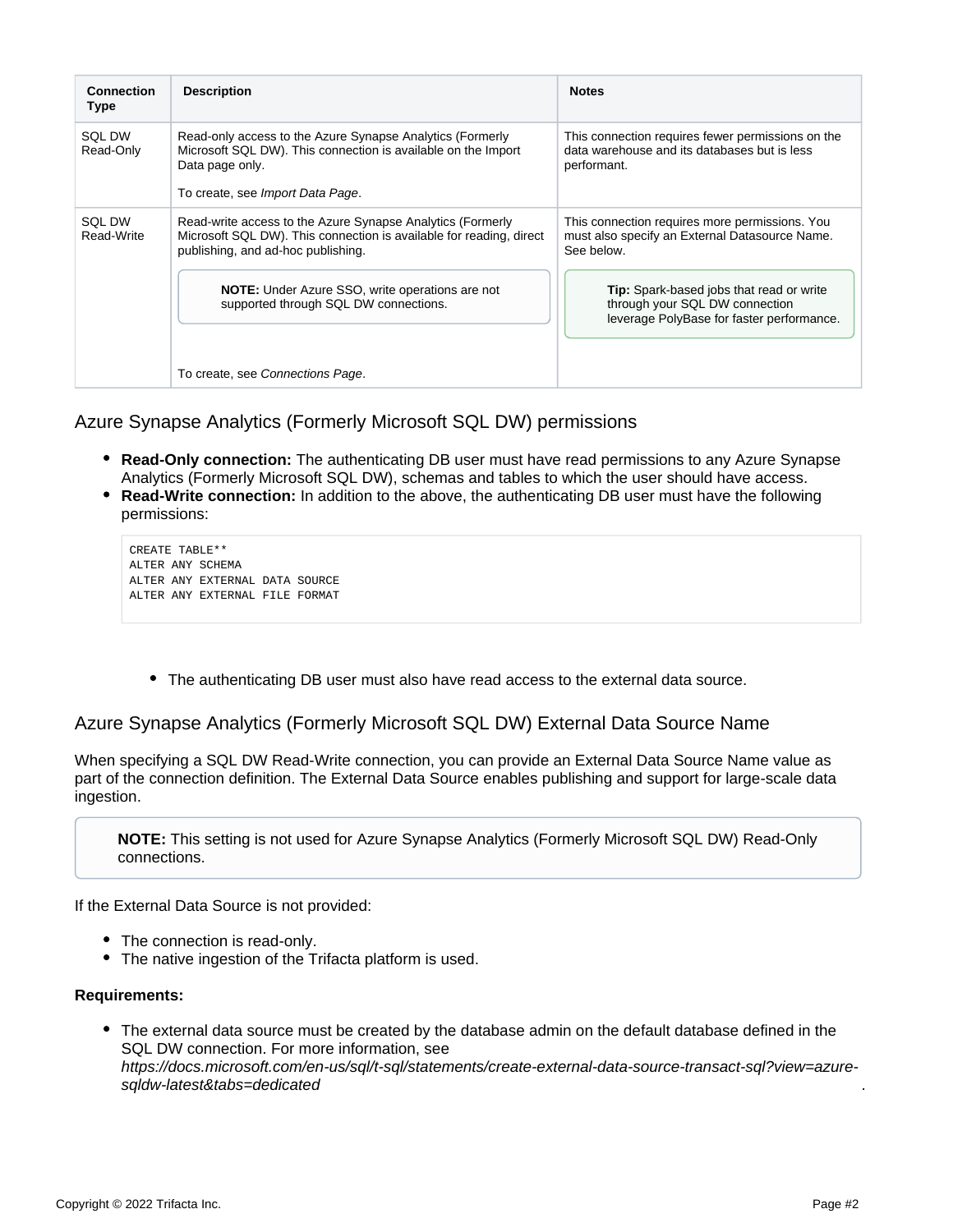- The External Data Source must point to the same storage location as the base storage layer for the Trifacta platform. For example, if the base storage layer is WASB, the External Datasource must point to the same storage account defined in Trifacta configuration. If this configuration is incorrect, then publishing and ingestion of data fail.
- For more information on privileges required for the authenticating DB user, see <https://docs.microsoft.com/en-us/sql/t-sql/statements/create-external-table-transact-sql>.

# <span id="page-2-0"></span>**Configure**

To create this connection:

- **Read-only connection:** See [Import Data Page](https://docs.trifacta.com/display/r087/Import+Data+Page).
- **Read-write connection:** See [Connections Page](https://docs.trifacta.com/display/r087/Connections+Page).
- For additional details on creating a relational connection, see [Relational Access](https://docs.trifacta.com/display/r087/Relational+Access).

Please create a connection of this type in the appropriate page and modify the following properties with the listed values:

| <b>Property</b>                          | <b>Description</b>                                                                                                                                                                                                                                                                       |  |
|------------------------------------------|------------------------------------------------------------------------------------------------------------------------------------------------------------------------------------------------------------------------------------------------------------------------------------------|--|
| Host                                     | Enter your hostname. Example:                                                                                                                                                                                                                                                            |  |
|                                          | testsql.database.windows.net                                                                                                                                                                                                                                                             |  |
| Port                                     | Set this value to 1433.                                                                                                                                                                                                                                                                  |  |
| Database                                 | Set this value to the default database name.                                                                                                                                                                                                                                             |  |
| <b>External Data</b><br>Source Name      | For read-write connections, you must provide an External Data Source. Otherwise, the connection is read-only. See<br>above for details.                                                                                                                                                  |  |
| <b>Connect String</b><br>options         | Include any options required for your environment:                                                                                                                                                                                                                                       |  |
| User Name                                | Username to use to connect to the database.                                                                                                                                                                                                                                              |  |
| Password                                 | Password associated with the above username.                                                                                                                                                                                                                                             |  |
| <b>Credential Type</b>                   | • basic - Specify username and password as part of the connection<br>• Azure Token SSO - Use the SSO principal of the user creating the connection to authenticate to the SQL<br>Server database. Additional configuration is required. See Enable SSO for Azure Relational Connections. |  |
| Default Column<br>Data Type<br>Inference | Set to disabled to prevent the Trifacta platform from applying its own type inference to each column on import.<br>The default value is enabled.                                                                                                                                         |  |

#### <span id="page-2-1"></span>**Configure for SSO**

If you have enabled Azure AD SSO integration for the Trifacta platform, you can create SSO connections to Azure relational databases.

**NOTE:** When Azure AD SSO is enabled, write operations to Azure Synapse Analytics (Formerly Microsoft SQL DW) are not supported.

See [Enable SSO for Azure Relational Connections](https://docs.trifacta.com/display/r087/Enable+SSO+for+Azure+Relational+Connections).